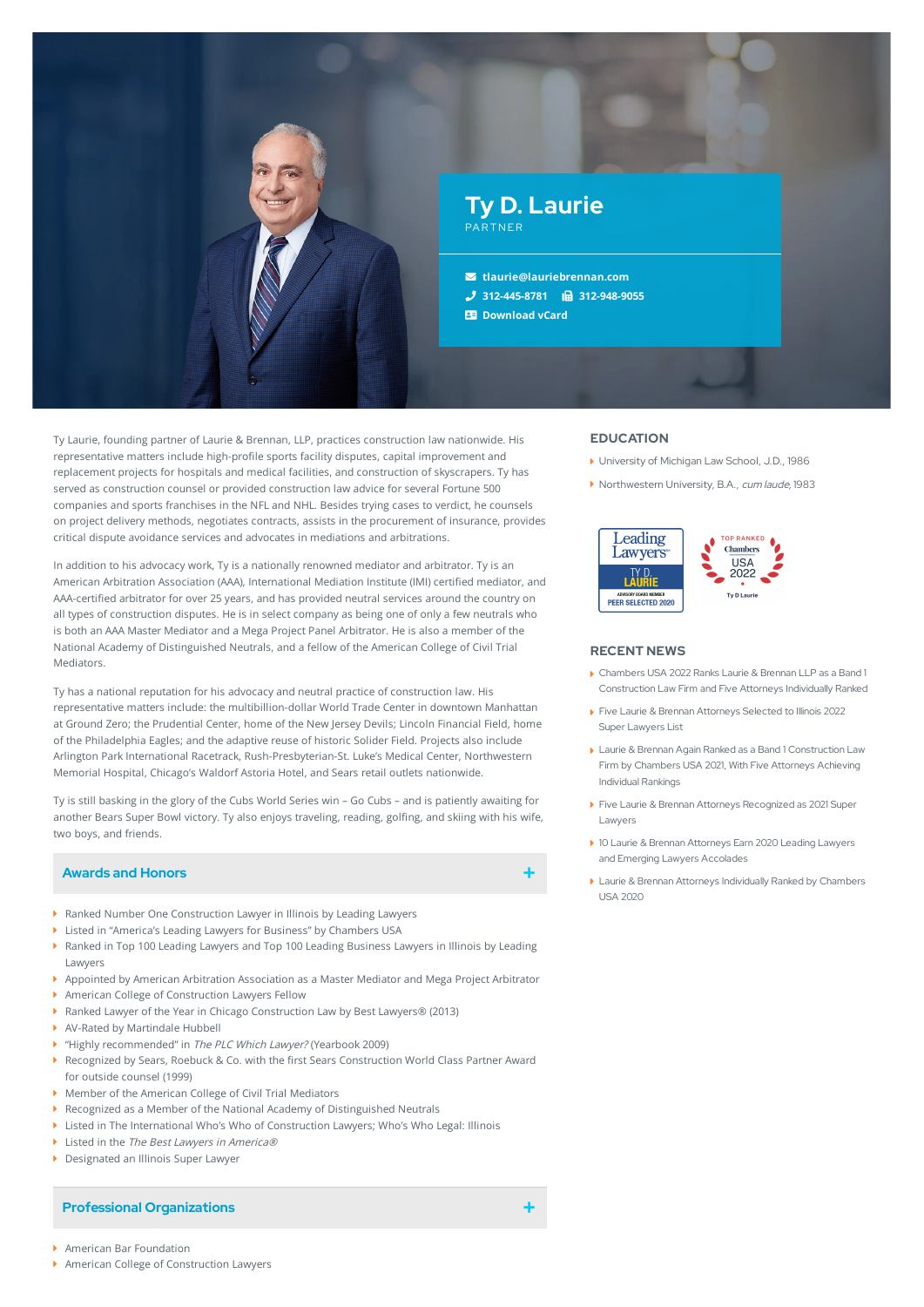- American Bar Association
	- Forum on Construction Law
		- Chair (2006 2007)
		- Governing Committee (2001 –2004)
		- Chair, Design Division (1996 1999)
		- Publications Chair (2004)
	- Section of Litigation, Construction Litigation Committee
	- Co-Chair, Technology Subcommittee (1997 1999)
	- National Academy of Distinguished Neutrals
	- American Arbitration Association
		- Master Mediator and Mega Project Arbitrator
	- International Mediation Institute
	- Society of Illinois Construction Lawyers
	- American College of Civil Trial Mediators
	- Village of Glenview (1996 2002)
		- Chair, Zoning Board of Appeals

## **Representative Matters**

- Arlington International Racecourse. Arlington Heights, IL
- Aux Sable Liquid Products Plant.
- **Chicago Blackhawks Practice Arena. Chicago, IL**
- Harold O. Schulz Co. High-end Residential Construction.
- **Life Sciences Building at Northwestern University. Evanston, IL**
- Lincoln Financial Field, Philadelphia Eagles. Philadelphia, PA
- Mandalay Baseball Properties
- Metropolitan Hospital. Grand Rapids, MI
- Nestlé USA, Inc.
- ▶ One World Trade Center Reconstruction. New York City, NY
- Prudential Center, New Jersey Devils. Newark, NJ
- Rush University Medical Center. Chicago, IL
- ▶ Sears, Roebuck & Co.
- Soldier Field Stadium, Chicago Bears. Chicago, IL
- The Spire. Chicago, IL
- ▶ theWit Hotel, Chicago, IL
- UIC Forum. Chicago, IL
- ▶ Waldorf Astoria Chicago Hotel (f/k/a The Elysian Hotel). Chicago, IL

## **Publications**

- Co-Author, "The Changing Face of Arbitration in the Middle East," JAMS Global Construction Newsletter (August 2009)
- Executive Editor, The Construction Contracts Book, American Bar Association Forum on the Construction Industry (2005)
- Co-Author, "Responsible Use of Computer Technology by Engineers," Journal of Professional Issues in Engineering Education and Practice (April 2004)
- Co-Author, "Contractual Protections Against Mechanics' Liens and the Importance of Lien Waivers," Commercial Leasing Law and Strategy (November/December 2001)
- ▶ Co-Author, "Five Steps an Owner Should Take to Terminate a Construction Contract Properly," Shopping Center Update (Spring 2001)
- Co-Author, "Construction Industry Expert Testimony in the Aftermath of Kumho Tire Co., Ltd. v. Carmichael and Under Amended Rule 702 of the Federal Rules of Evidence," Annual Meeting of the ABA Forum on the Construction Industry, New Orleans, Louisiana (April 2001)
- Contributing author, lienlaw-online.com (Spring 2001)
- ▶ Co-Author, "Practical Tips on Achieving a Successful Project Through Prudent Contracting," Commercial Leasing Law and Strategy (December 2000/January 2001)
- $\blacktriangleright$  Co-Author, "Illinois Tort Reform: Issues for Architects," Architalk, the newsletter of the American Institute of Architects, Northeast Illinois Chapter (July 1996)
- Co-Author, "Survey of the Economic Loss Doctrine in Construction Claims," American Bar Association, Section of Litigation (1996)
- Co-Author, "Illinois Tort Reform: Issues for Architects," Architalk, the newsletter of the American Institute of Architects, Northeast Illinois Chapter (September 1995)
- ▶ Co-Author, "ADA: Is It Really as Bad as You Think?" Consulting Specifying Engineer (March 1995)
- Author and Illinois Case Note Editor, Construct!, Committee on Construction Litigation Subcommittee, American Bar Association, Section of Litigation (1994 to present)
- Co-Author, "Collecting Your Receivables," Consulting Specifying Engineer (January 1994)
- ▶ Co-Author, "Design-Build Agreement with General Conditions; Ownership Transition," Consulting Specifying Engineer (December 1993)
- Co-Author, "Contractor's Substitution in 'Original' Spec," Consulting Specifying Engineer (August 1993)
- Go-Author, "Betterment Follow-Up: Proper Amount of Liability Insurance," Consulting Specifying Engineer (March 1993)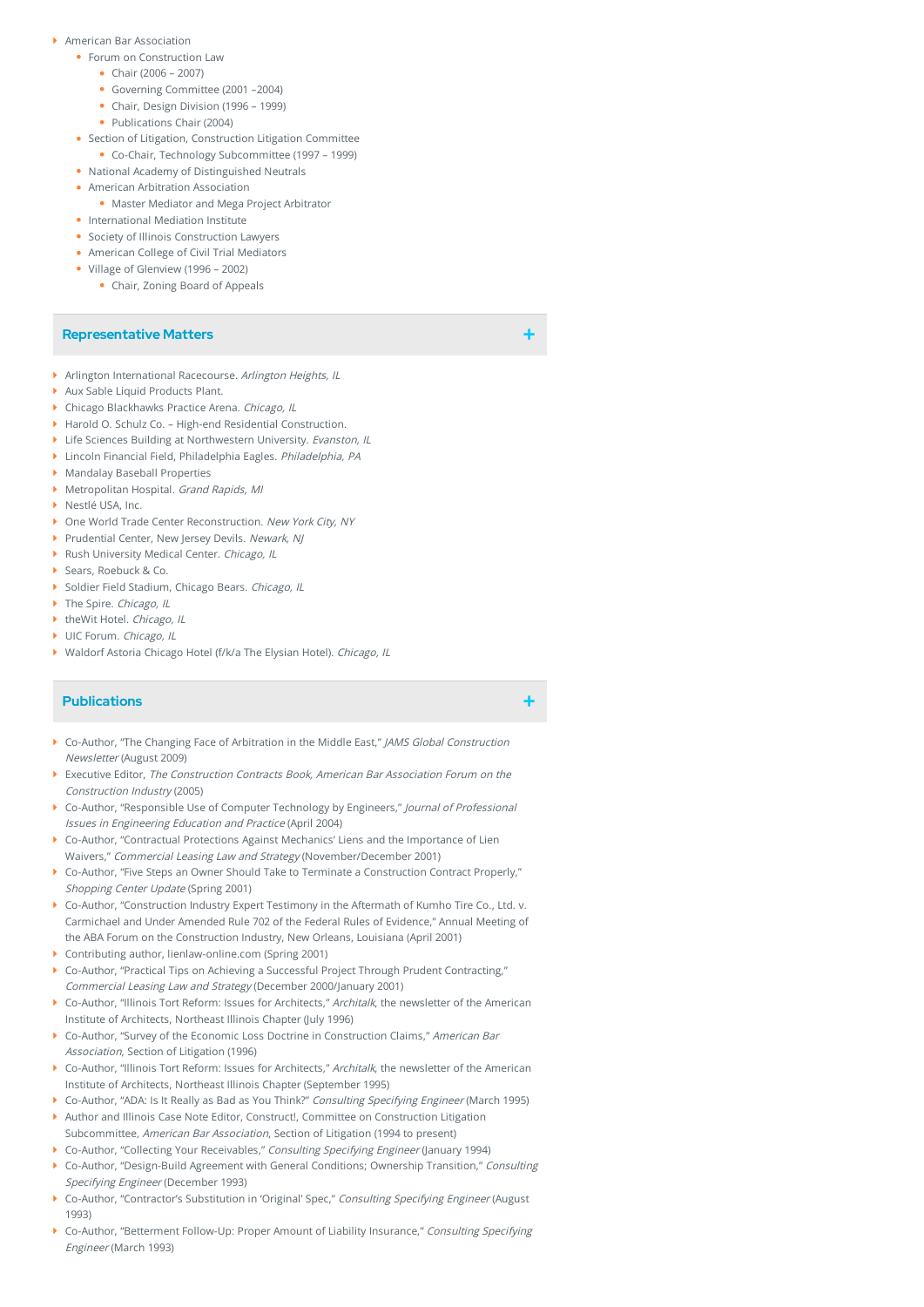- Co-Author, "Software Error: Contracting with Subconsultants," Consulting Specifying Engineer (January 1993)
- Co-Author, "E&O Insurance Claim Reporting and What Is a Claim; File Retention; Betterment from Spec Omission; 3rd Party Beneficiary/Privity of Contract Role - Engineer Can't Make Claim Against Contractor," Consulting Specifying Engineer (September 1992)
- Author, "What the Americans with Disabilities Act Means to Manufacturers," Manufacturing Risk Management and Insurance Newsletter, International Risk Management Institute, Inc. (August 1992)
- Author, "Libraries' Duties to Accommodate Their Patrons Under the ADA," The American Library Association (July 1992)
- Author, "Title III of the ADA Potential Liability or Opportunity," Consulting Specifying Engineer (June 1992)
- Author, "Contract Provisions for the Americans with Disabilities Act," Consulting Specifying Engineer (March 1992)
- Go-Author, "Liability for Defective Specs Pay When Paid Clauses ADA," Consulting Specifying Engineer (February 1992)
- Co-Author, "Winning and Preventing Fee Disputes with Strong Contracts," Consulting Specifying Engineer (January 1992)
- Columnist, "Ask the Lawyer," Consulting Specifying Engineer, column published quarterly (1992 to 1997)
- Speaker and Co-Author of course manual, "Practical Illinois Construction Law," published and presented semi-annually by Federal Publications Inc., Chicago, Illinois (1989 to 2000)

## **Presentations**

- $\blacktriangleright$  Speaker, "Schedules and Time Impact Issues Changes and Differing Site Conditions," ABA Forum on Construction Fundamentals Program (November 2016)
- Speaker, "Noticeably Older, Arguably Wiser and Still in Need of Work: An A201 Analysis," ABA Forum on the Construction Industry 2016 Annual Meeting (April 2016)
- Speaker, "Hot Tips Presentation," American College of Construction Lawyers Annual Conference (February 2016)
- Speaker, "Mediating Complex Construction Disputes: Tips for Mediators and Advocates," (November 2015)
- Co-Presenter, "Advanced Construction Mediation and Advanced Construction Arbitration," Cook County Mandatory Arbitration & Mediation (November 2014)
- Co-Presenter, "Time to Pull the Plug: When to Advise the Client to Terminate," ABA Forum on the Construction Industry 2014 Annual Meeting (April 2014)
- Speaker, "Effective Mediation Strategies," ADR Systems of America (July 24, 2013)
- Co-Presenter, "Most Controversial A201 Provisions," Society of Illinois Construction Attorneys (March 20, 2012)
- Co-Presenter, "Mediation of Construction Disputes: Controlling Your Own Destiny," AAAU Webinar (October 2011)
- Organizer and Panel Moderator, "Managing the Challenges of Scarcity: The Critical Path for Global Construction," American College of Construction Lawyers and Princeton University Joint Symposium, Princeton University (November 5-6, 2009)
- ▶ Organizer and speaker, "Mothballing A Construction Project: What Happens To Contracts, Financing and Improvements?" presented at DLA Piper, Chicago, Illinois (August 5, 2009)
- Speaker, "Lessons Learned from Construction Mediation" (May 14, 2009)
- Co-Presenter, "Pros and Cons of Cost-Plus vs. Fixed Price Contracts and the Impact of the Current Economy on Construction Projects," Lorman Seminars (March 20, 2009)
- Co-Presenter, "Controlling Your Own Destiny with Mediation," 2008 AAA Construction Conference, ADR Works (November 2008)
- Speaker, "Key Risk Factors in Construction Contracting," Mid-Atlantic Construction Seminar, Lorman Education Services, Baltimore, Maryland (May 2006)
- Speaker, "New AIA Design-Build Documents: An Owner's Perspective," Lorman Education Services, Hoffman Estates, Illinois (November 2005)
- $\blacktriangleright$  Speaker, "Fundamentals of Construction Law," American Bar Association Forum on the Construction Industry, Chicago, Illinois (November 2002)
- Program liaison, "Defective Work, Effective Litigation: Claims, Coverage and Trends," Forum on the Construction Industry, Minneapolis, Minnesota (October 2002)
- ▶ Program co-chair and speaker, "Covering the Design Waterfront: Insurance Projects with Fragmented Design Responsibility," ABA Forum on the Construction Industry/TIPS Joint Meeting (January 2000)
- Speaker, "ADA Title III, The Buck Stops Here," International Conference of Shopping Centers Annual Meeting, Scottsdale, Arizona (October 1999)
- Speaker, "Healthy Construction Projects: Achieving Goals of Time, Quality, and Budget," ASHE 36th Annual Conference & Technical Exhibition, Philadelphia, Pennsylvania (June 1999)
- Presenter, "A Simulated Arbitration," 1999 ASHRAE Winter Meeting, Chicago, Illinois (January 1999)
- Speaker, "Alternative Dispute Resolution Provisions in Construction Contracts," Construction, Contracts, Bidding and Liability Class, Oakton Community College, Skokie, Illinois (November 1998)
- Speaker, "ADA Update," a presentation to architects and planners, Chicago, Illinois (July 1998)
- Speaker, "ADA Update," a presentation to Sears, Roebuck and Co., Los Angeles, California (June 1998)